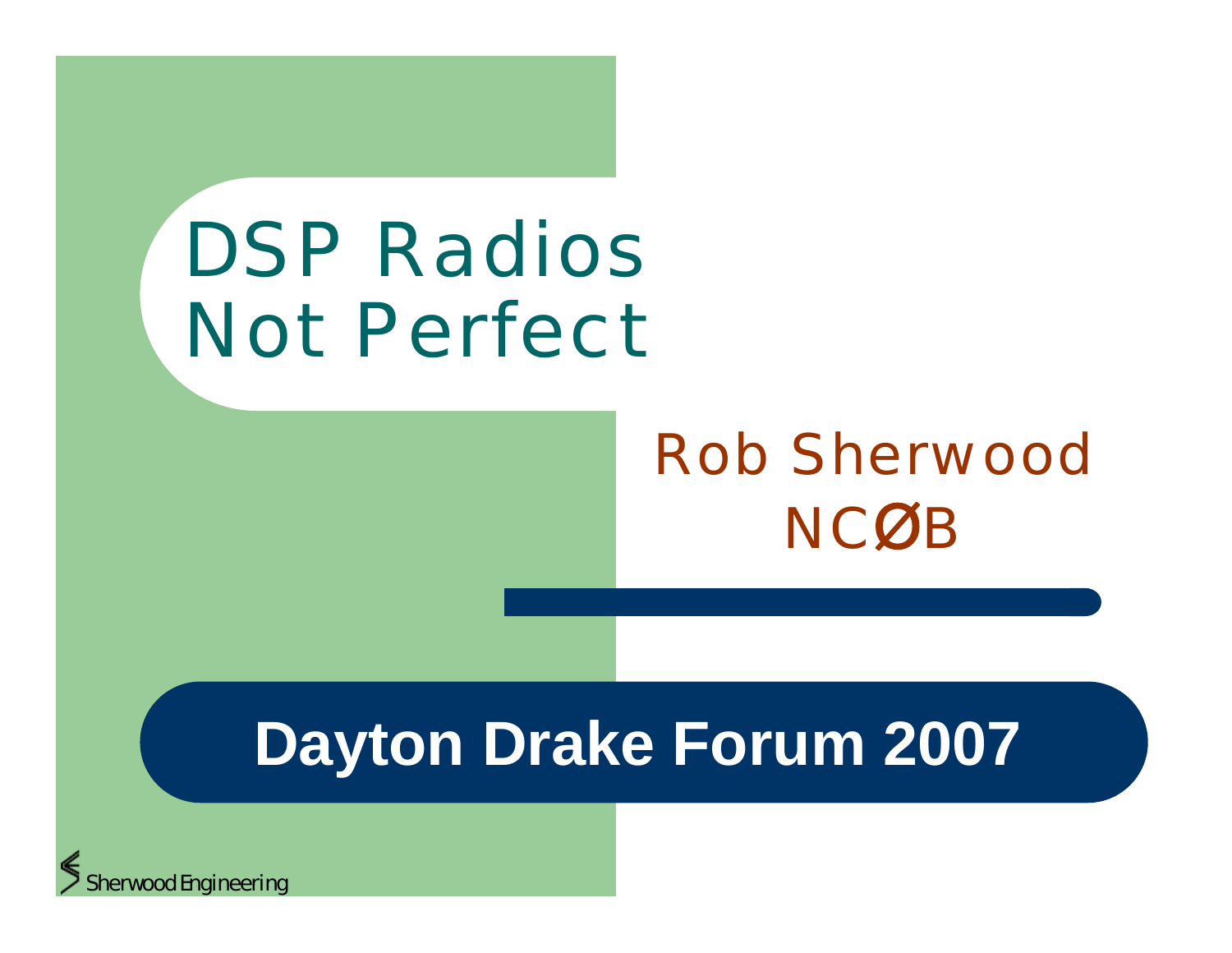## Should you throw away your vintage radio ?

• Yahoo Icom reflector moderator says "yes."

• See what you think in a few minutes.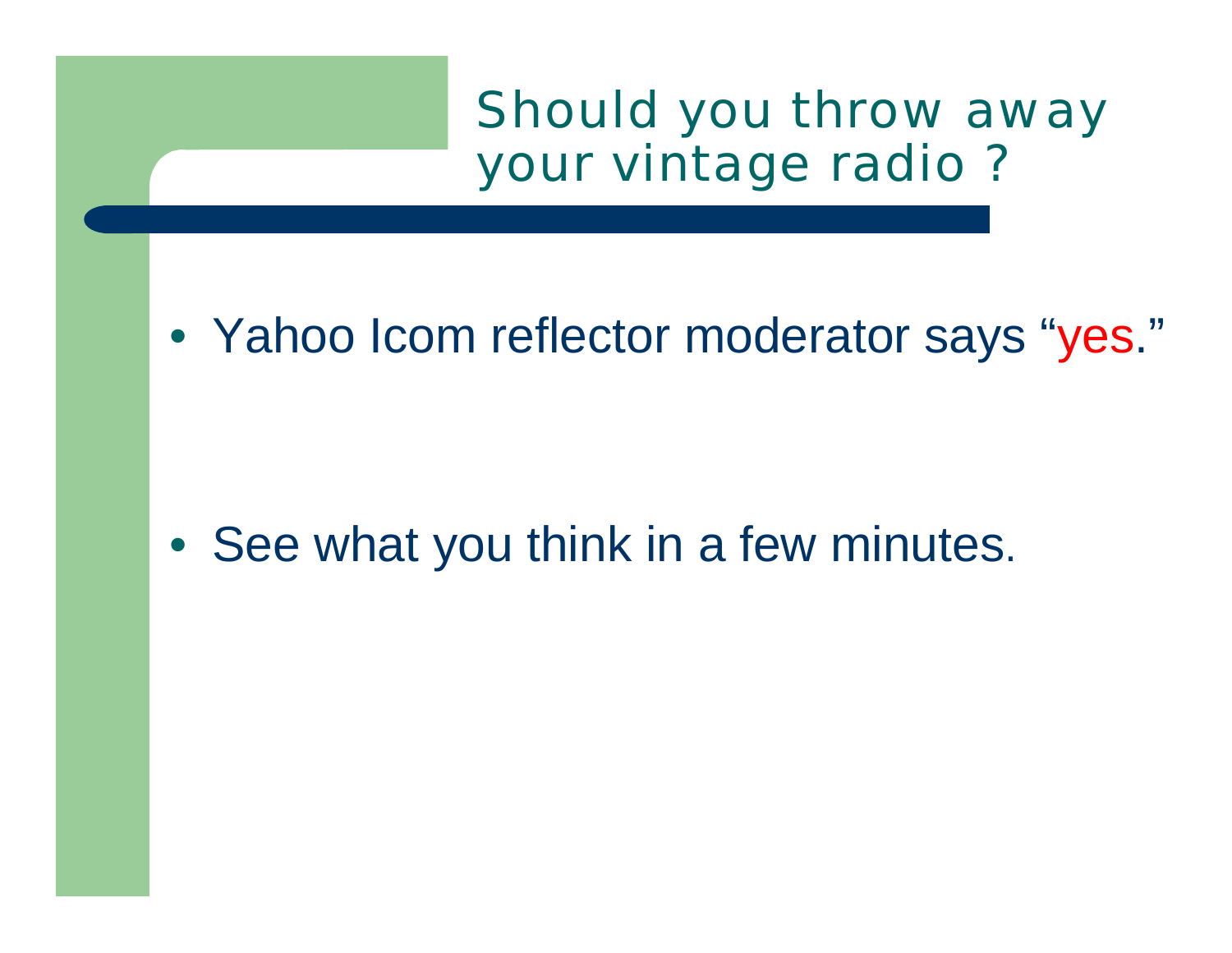Since you are here, you likely own a classic Drake radio from the 70s and 80s.

In the past years I have given talks on:

Dynamic Range

Receiver Testing

Performance in Contest Environments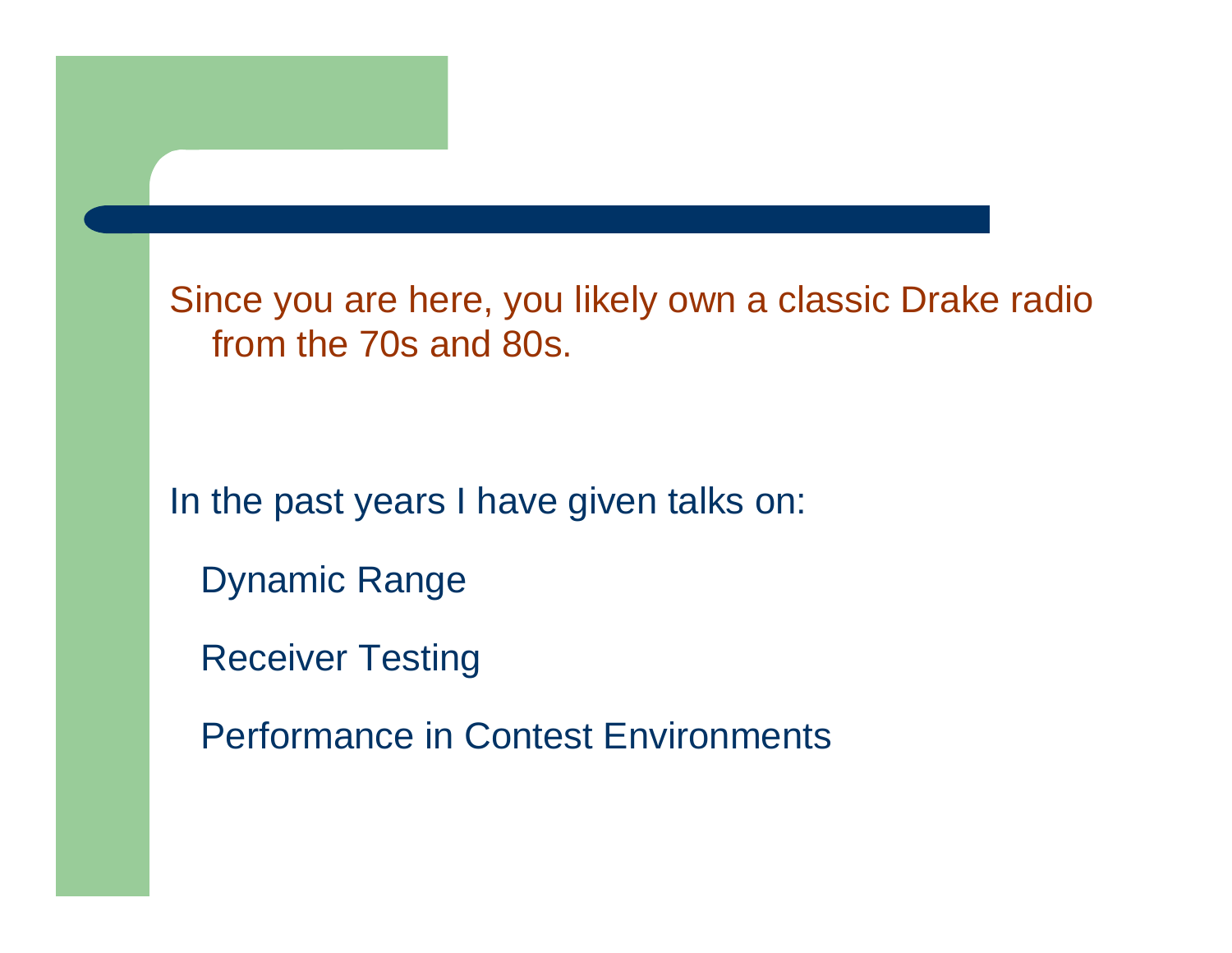- Today I am going to discuss a more subtle problem.
- Your Drake radios don't have the problem.
- $\bullet$  Radios designed 10 years ago don't have the problem.
- $\bullet$  Many hams are not catching on, and I don't know why.
- The ARRL testing lab is missing it completely.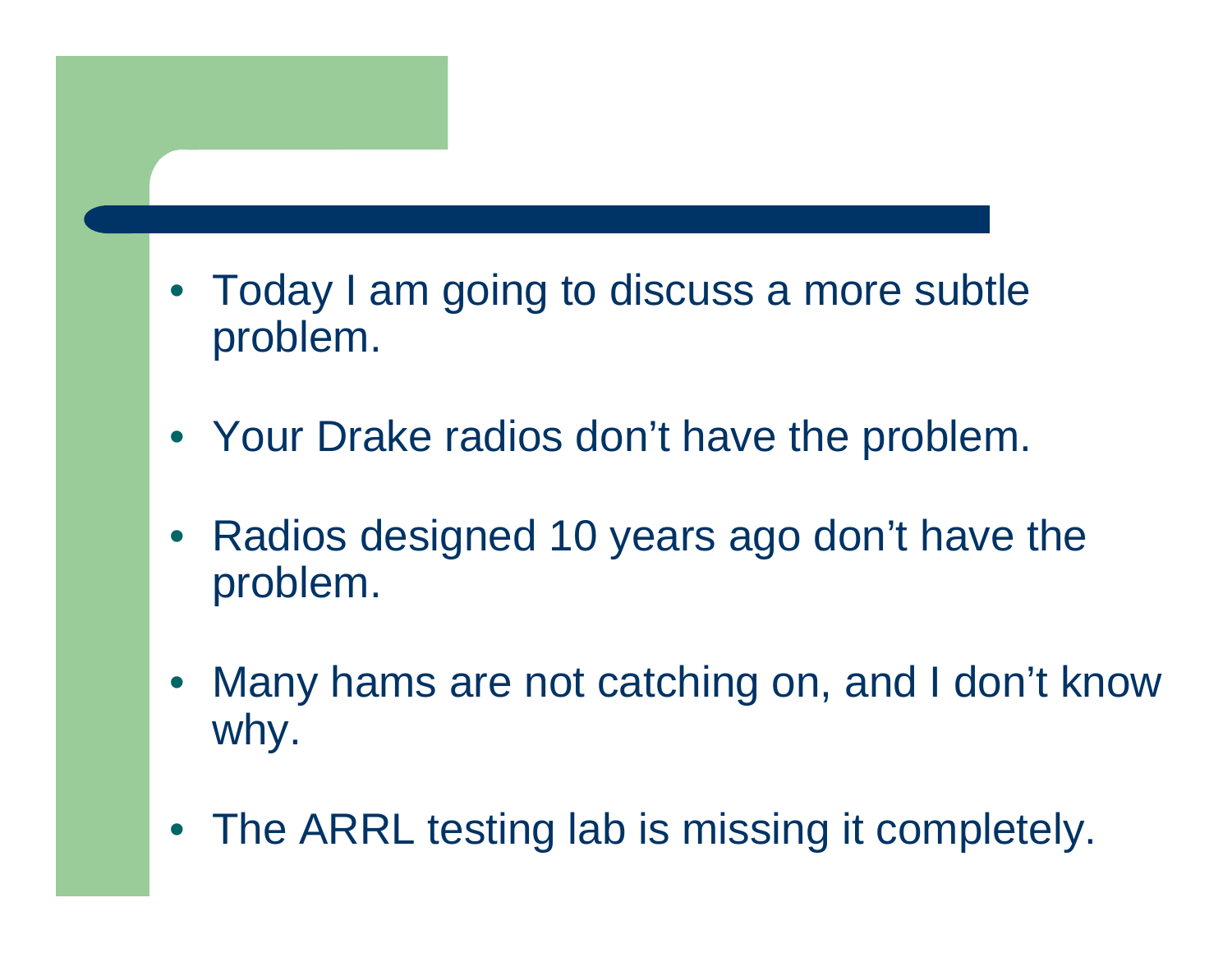## What is the problem?

All new DSP designs in the past 3 years have AGC problems.

At least one new design "folds up" in QRN.

Lab testing is important BUT You have to LISTEN to radios, too.

Why are serious problems getting past R&D?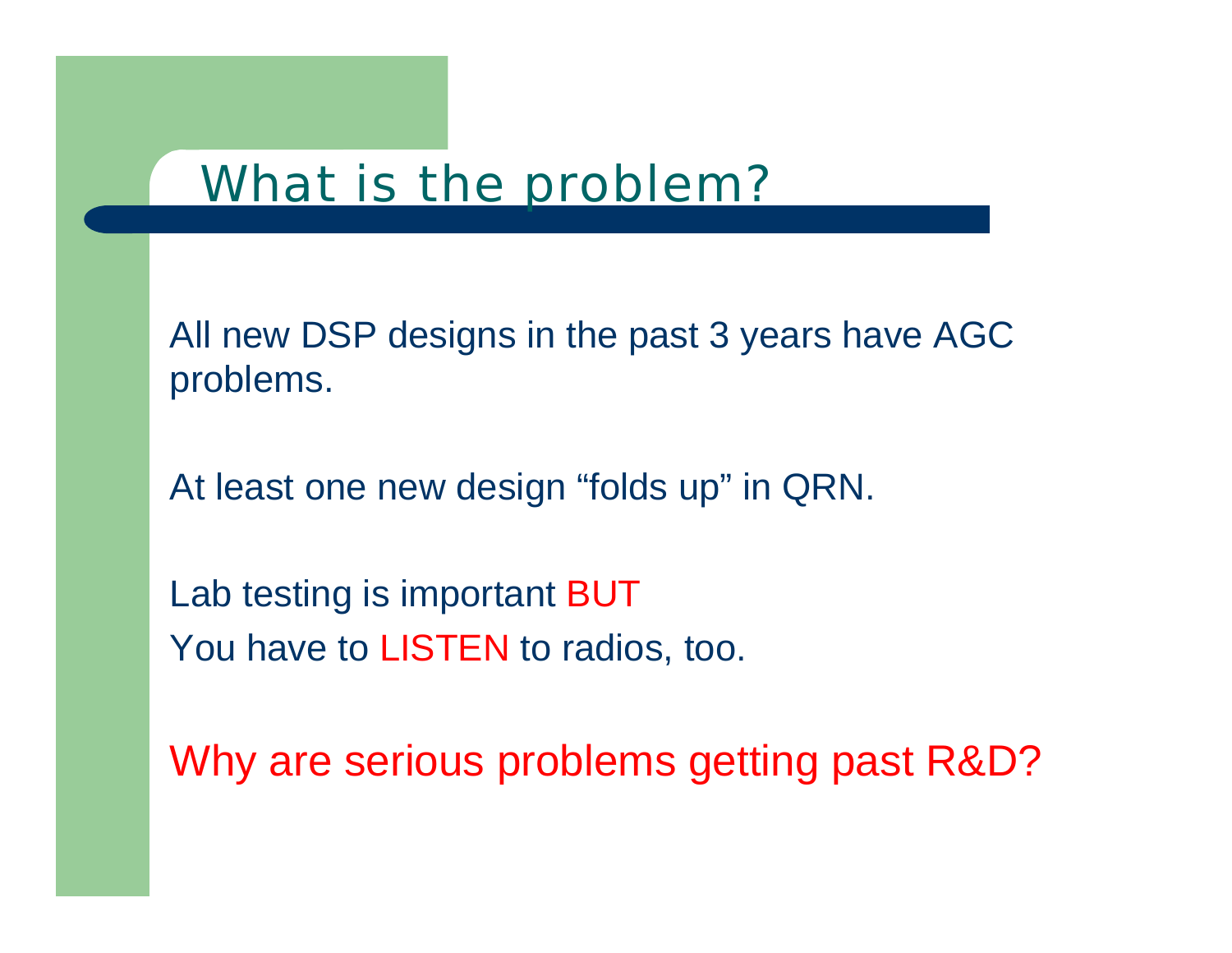### Fall of 2005

Listening to weak signals on 20 m. with a new DSP radio Hearing annoying clicks, ticks, and pops Switched to R-4C – No clicks, ticks or pops at all 20-year-old Icom – No clicks, ticks, or pops

S-Line – No clicks, ticks, or pops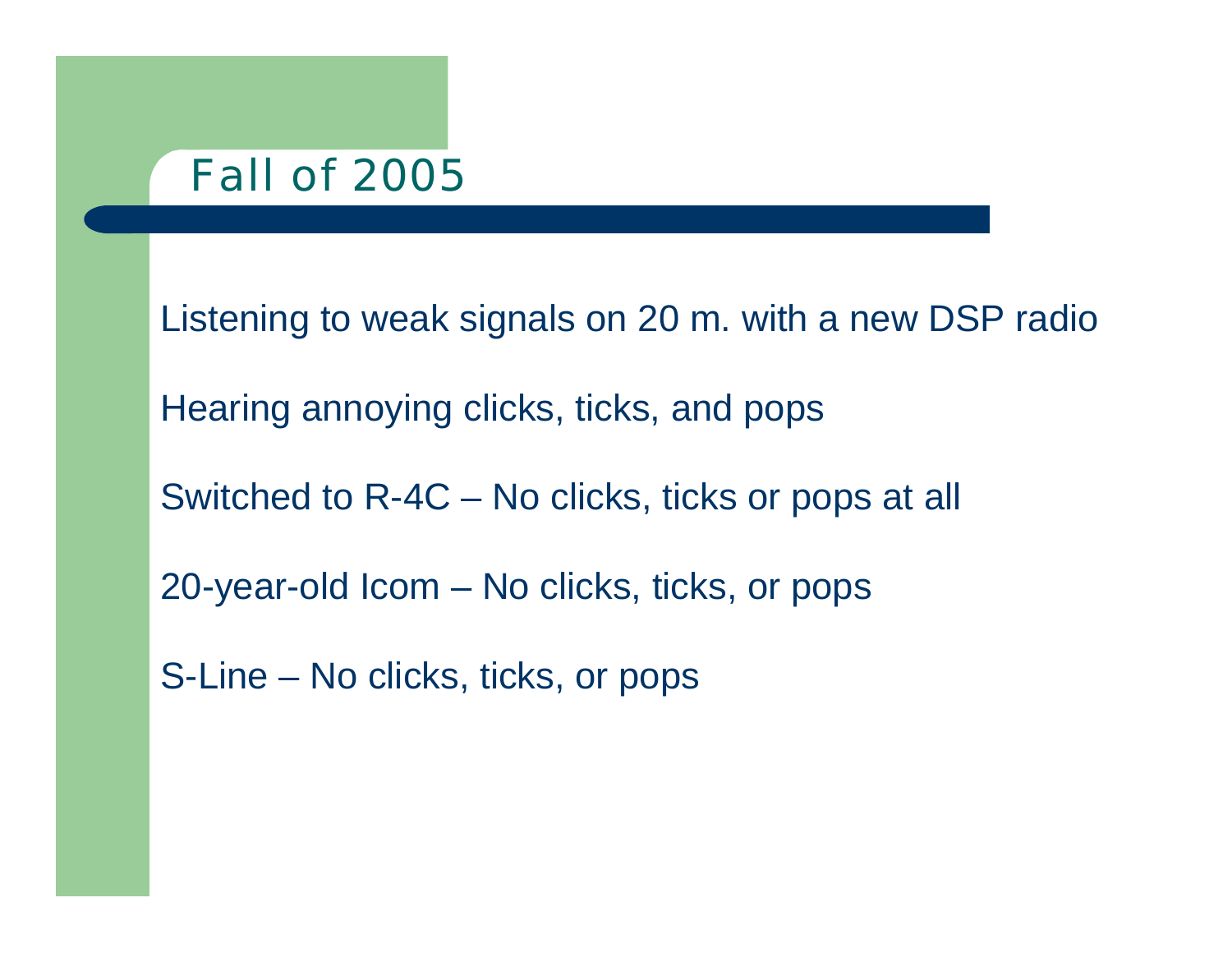## **The Problem**

• All new IF DSP radios from all manufacturers have the sameAGC problem on Fast Rise-Time Transients.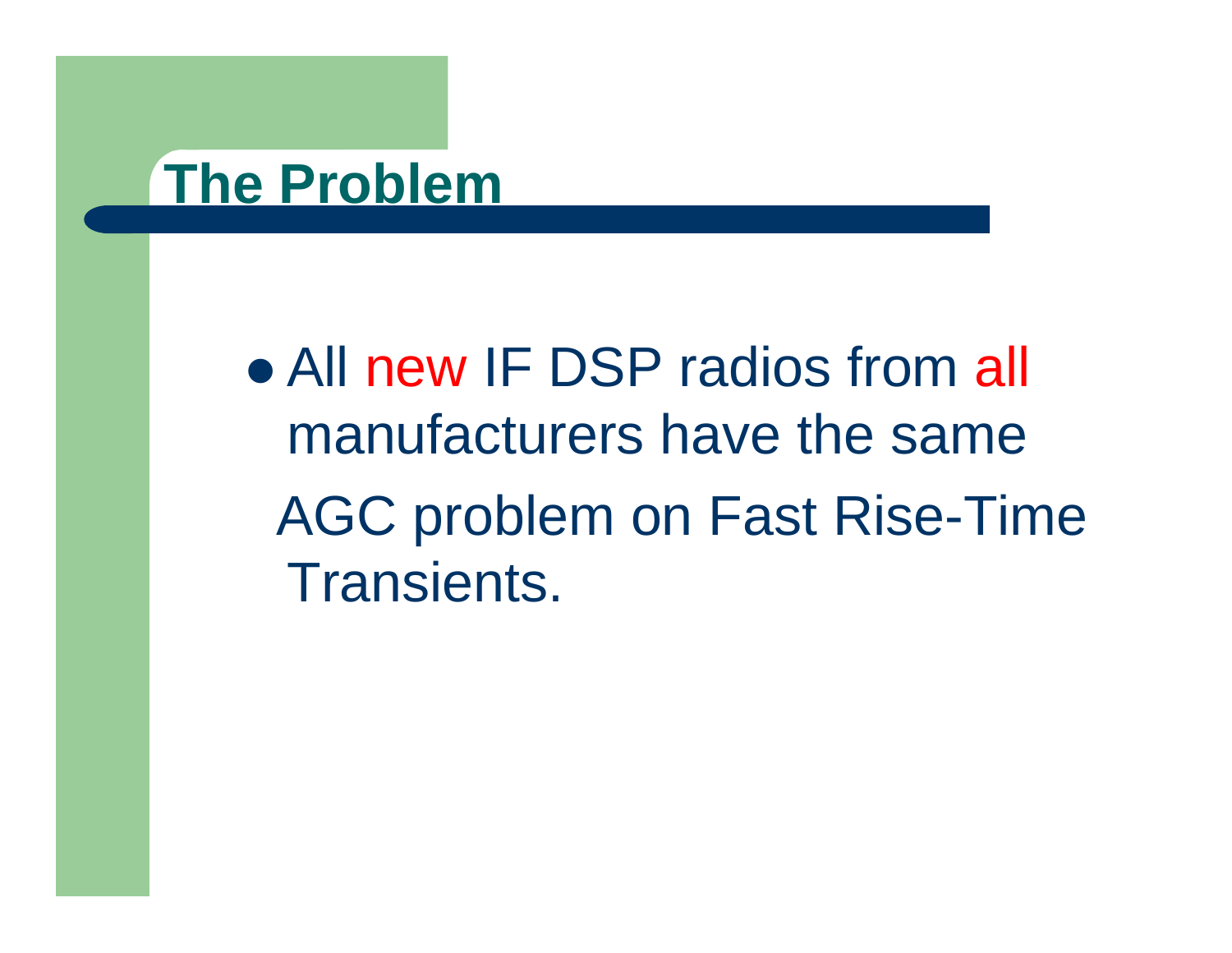

### Normal Speech



### Speech with AGC Interruptions



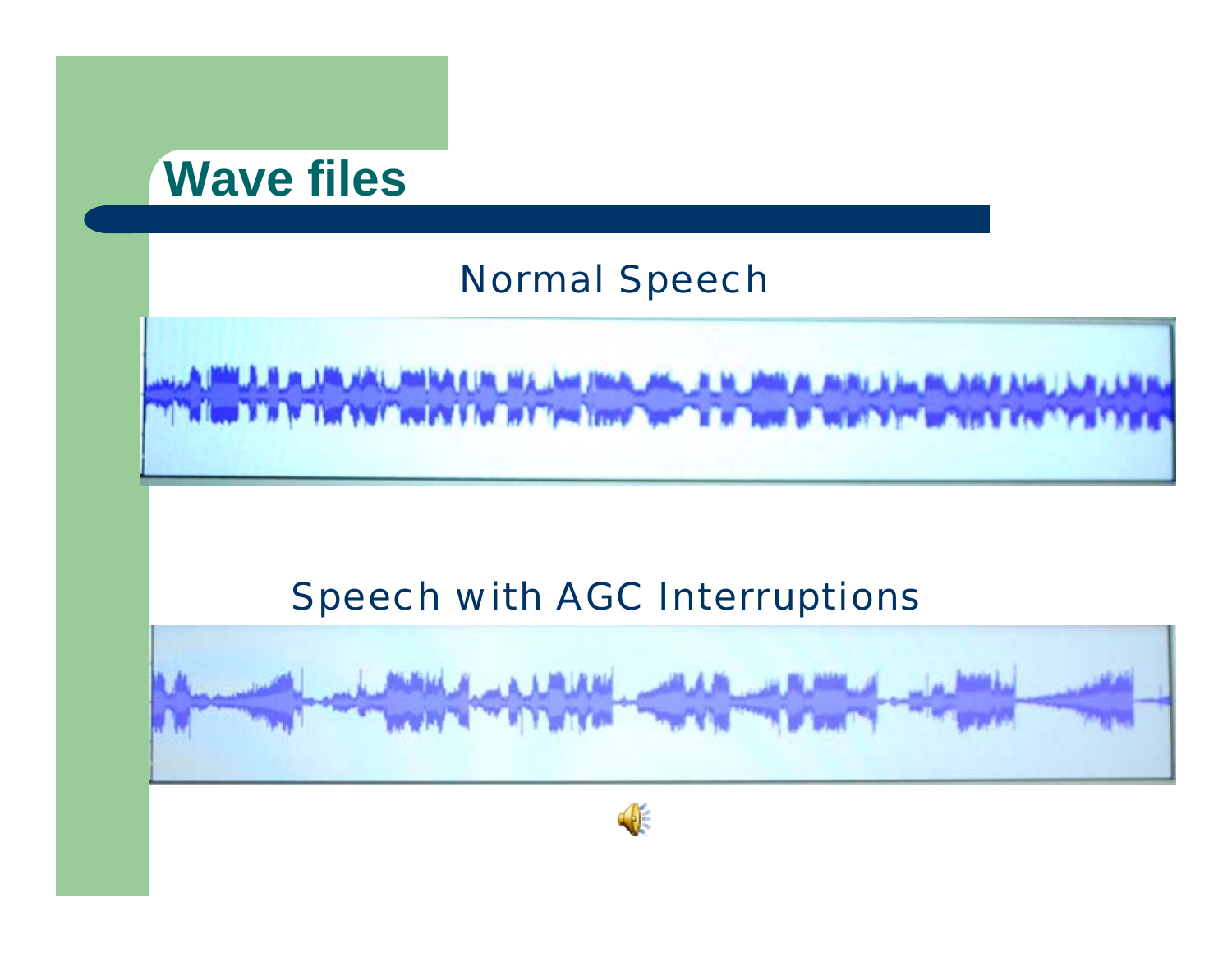Edited description of AGC in new K3 from Elecraft web site

"Will the settings allow the AGC to be set up to tolerate very fast rise-time waveforms while responding [properly] to [normal signals]?"

It goes on to say the blanker can eliminate pops if they are a problem.

You don't even notice the pops on older radios since they don't false trigger the AGC.

I can't wait to listen to the K3 to see if they got it right.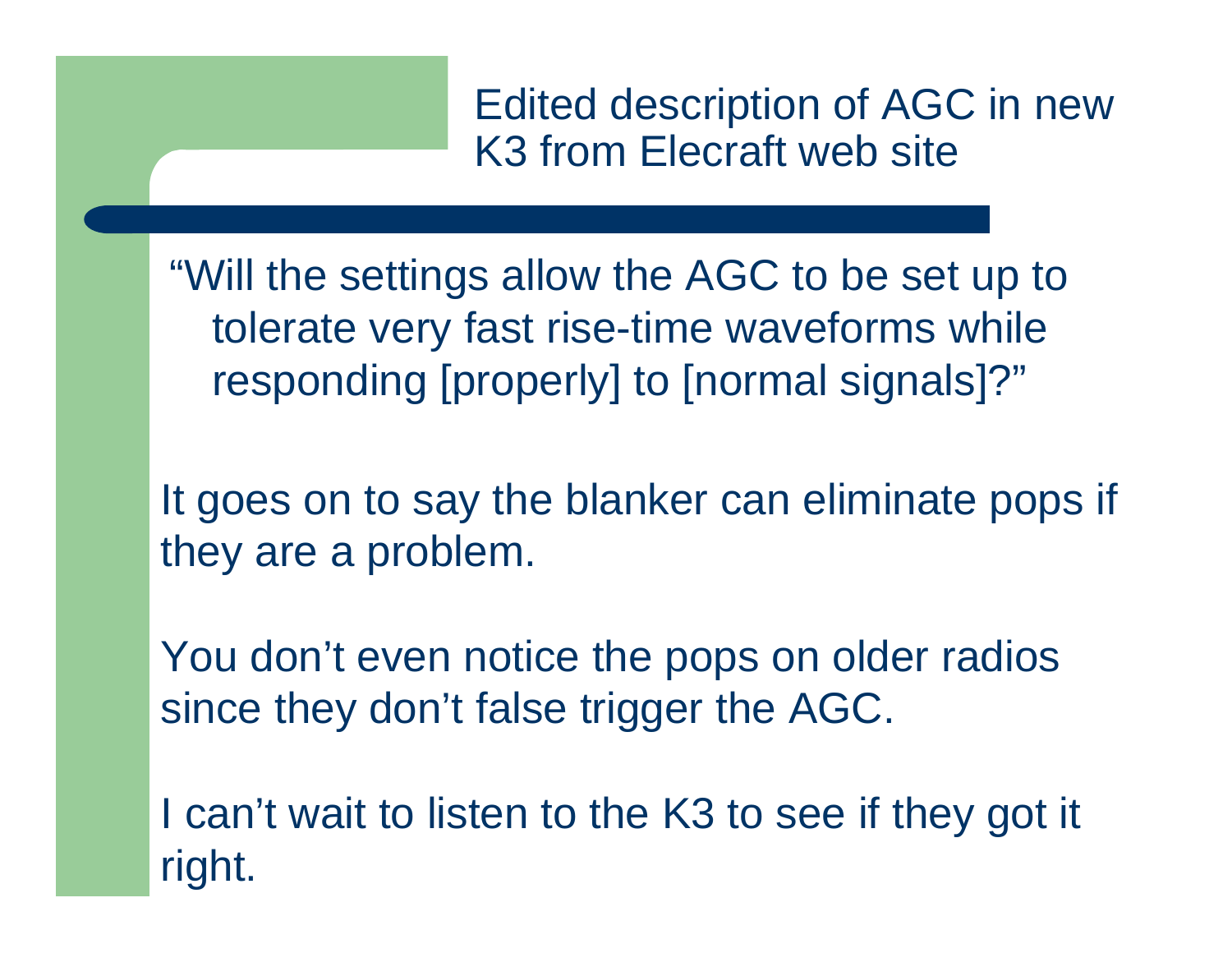- Older hybrid designs do not exhibit these bad AGC characteristics.
- Icom 756 Pro, Pro II and Pro III are fine.
- Fast rise transients are stretched by the IF filtering to 1 millisecond.
- An R-4C has an R & C in the AGC.
- A 1 msec transient cannot charge up the C.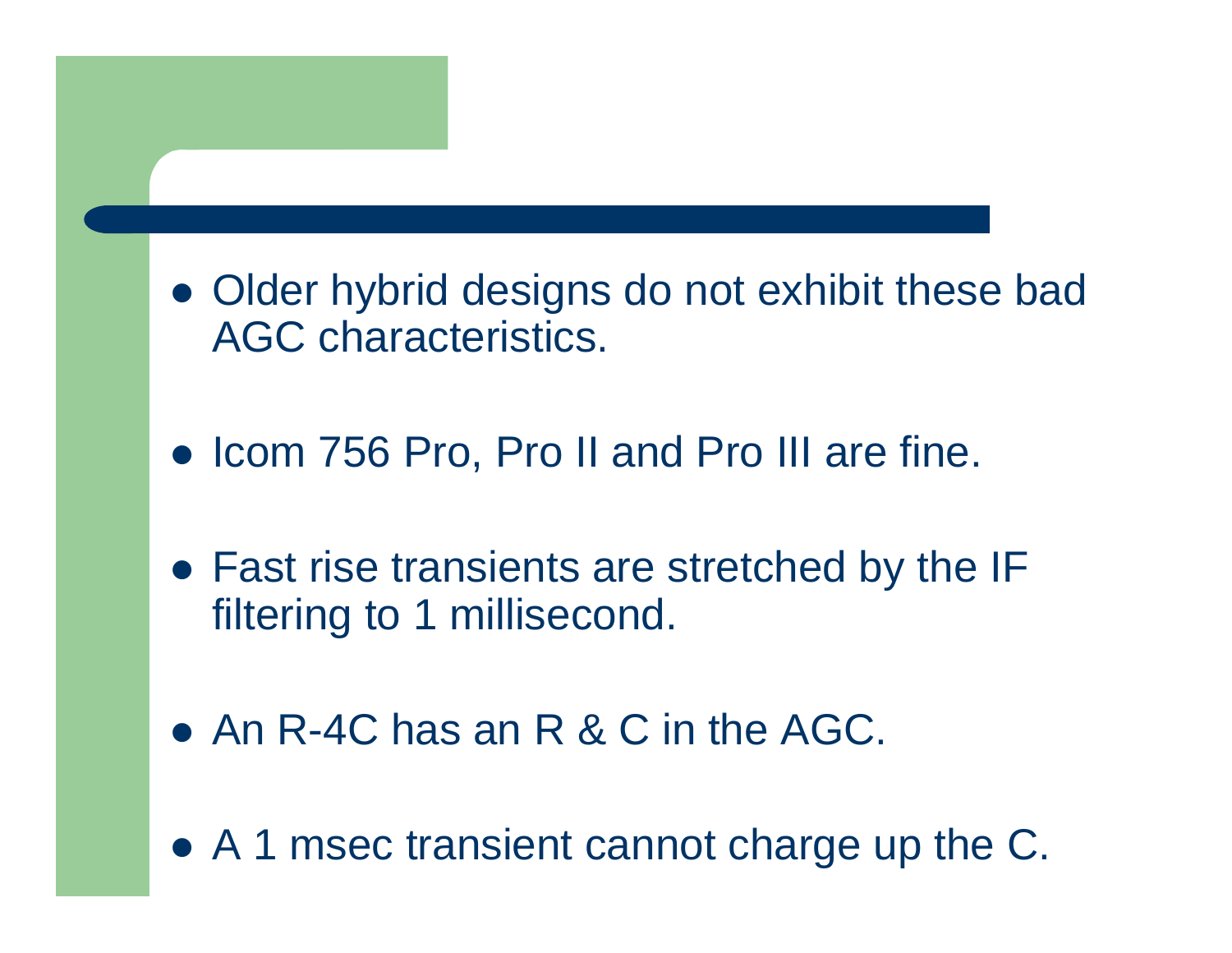- New AGC designs in DSP radios strongly react to the transients.
- A "tick" may kick the S meter to S9 on newly designed radios.
- The same "tick" does not even move an R-4C S meter.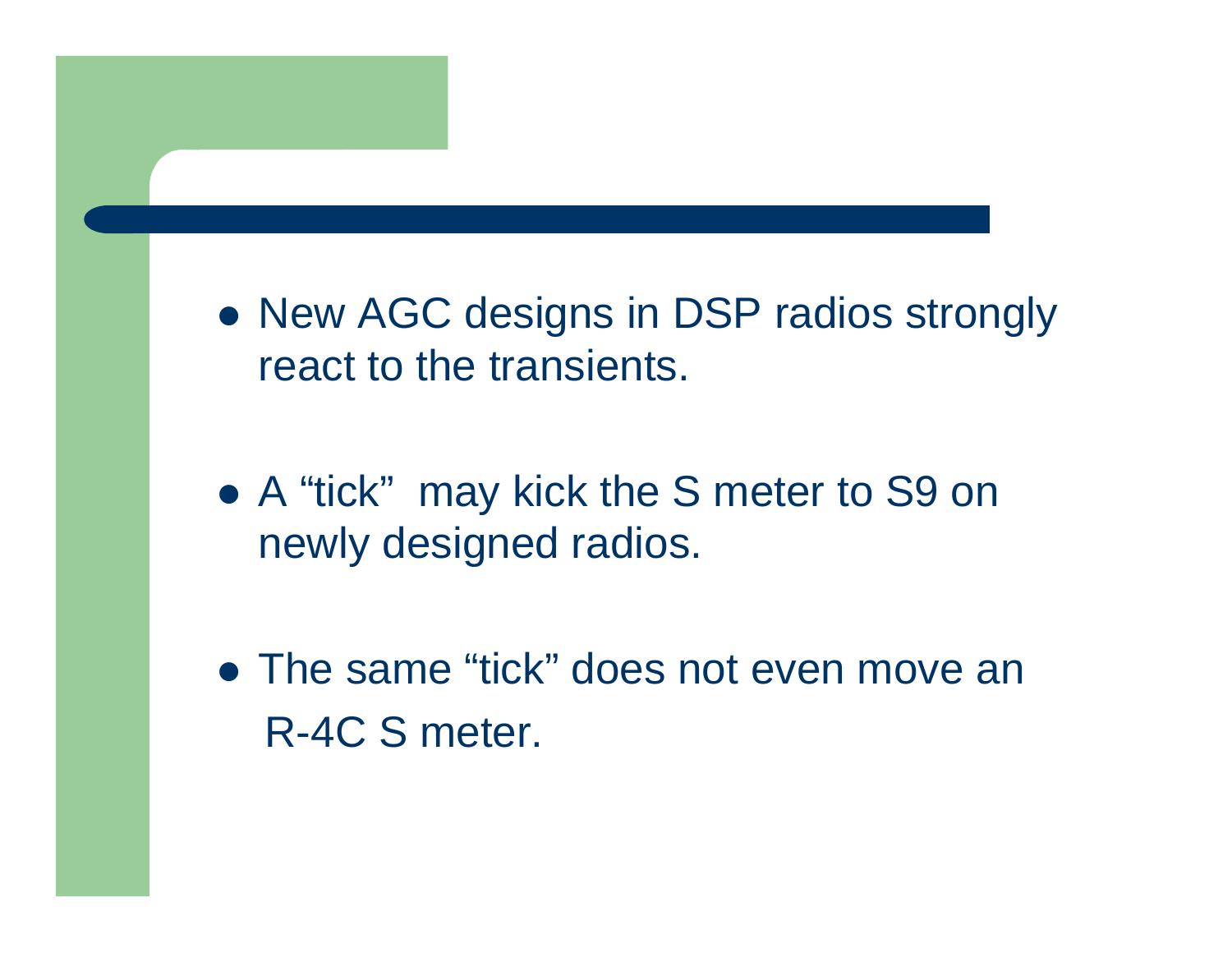## **Another new DSP problem**

- March, 2006, sold two 706MkIIGs
- Bought new IC-7000.
- **Human interface is great. Easy to program.**
- Has same AGC problem + a different problem.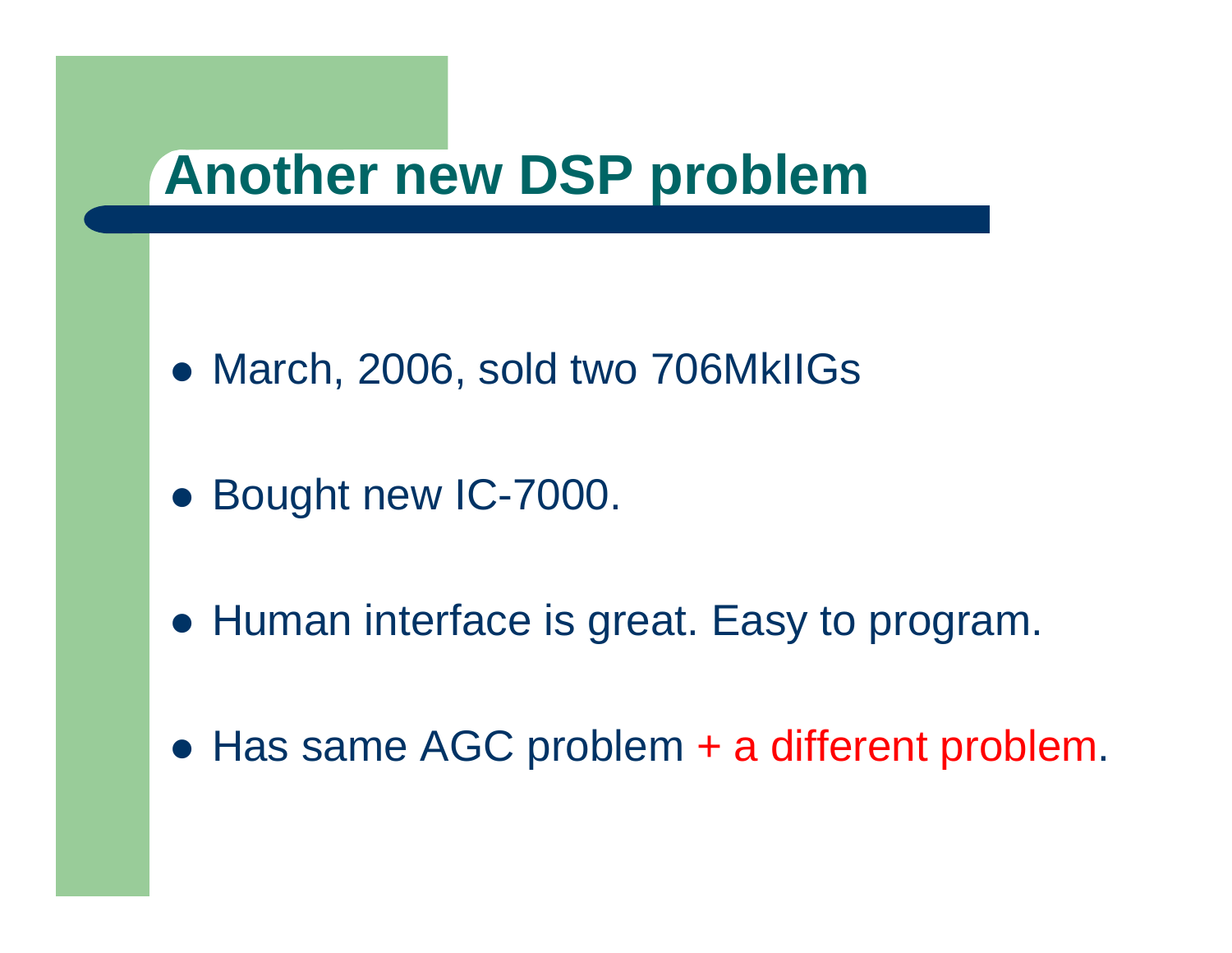## **IC-7000**

- Performs poorly in broadband noise, like QRN
- Mobile trip KS to CO
- 40 meter CW, occasional QRN = S9
- Wearing phones, QRN very wide band
- Crashes way outside the 500 Hz CW passband
- How to prove what I was hearing with my ears?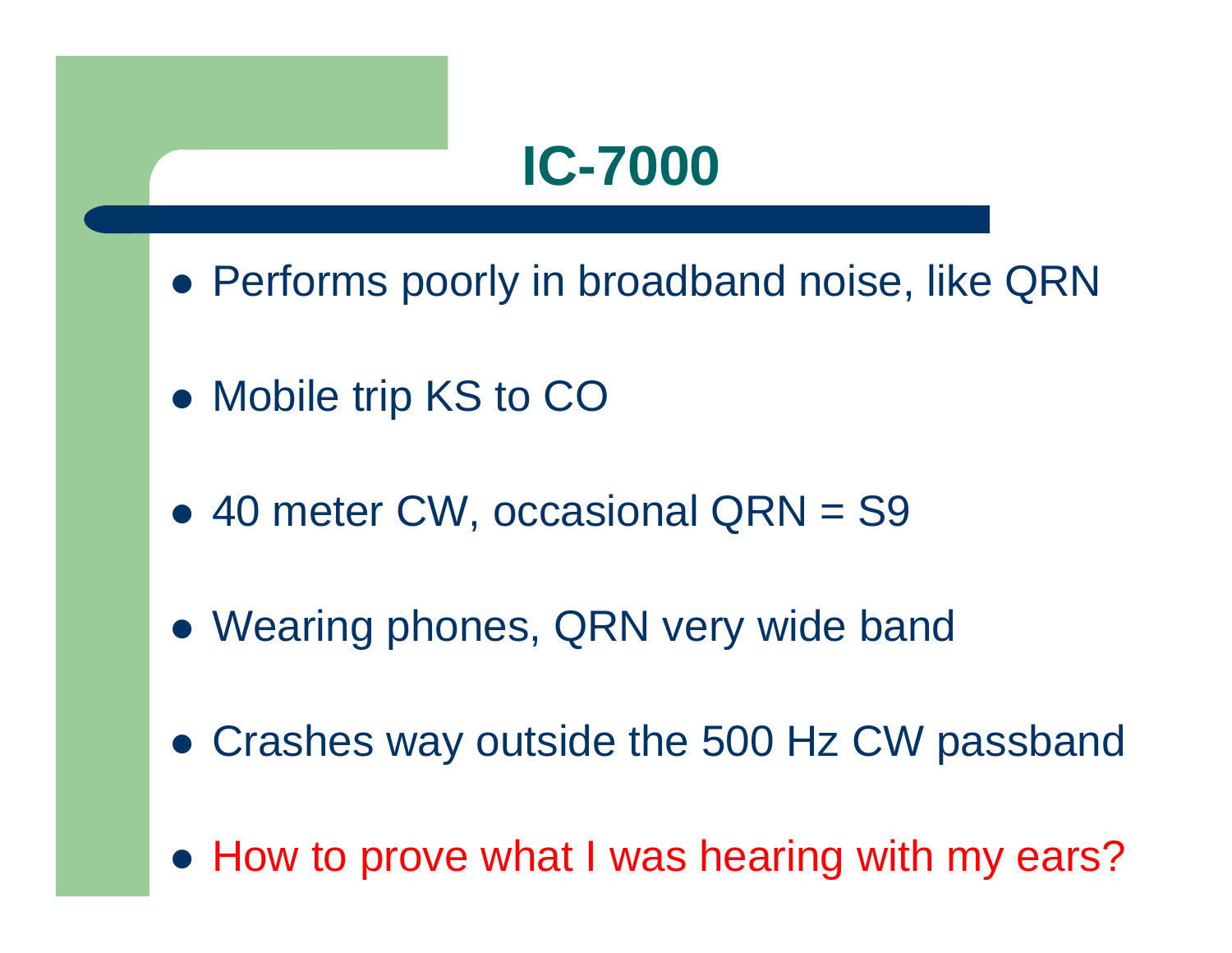## **HP 3561A FFT Analyzer**

| <b>3561A DYNAMIC SIGNAL ANALYZER</b><br>HEWLETT . PACKARD<br>$1 - 100A$<br><b>RANDO CARDO TWO RMS</b><br><b>PM ROOM</b><br>U<br>떡<br>驅                                                                                                                                                                                                                                                   | <b>MEASUREMENT</b><br><b>JIE TAID IN</b><br>J <sub>max</sub><br>o<br><b>Quinter O</b><br>ο<br>F<br><b>TIME</b><br>START<br>MODE<br>ANG<br>O<br>щ<br>PAUSE<br>sounds)<br>rmso<br>noow<br>武林内銀河 |
|------------------------------------------------------------------------------------------------------------------------------------------------------------------------------------------------------------------------------------------------------------------------------------------------------------------------------------------------------------------------------------------|-----------------------------------------------------------------------------------------------------------------------------------------------------------------------------------------------|
| 鄂<br>ATURY 12, 198-9<br>MUSIC Av<br>照面<br><b>AAAAAAAA</b>                                                                                                                                                                                                                                                                                                                                | $\triangle$<br>9<br>8<br>7<br><b>Direct</b><br>$Q$ imi<br>♦<br>6<br>5<br>4<br>2.5 <sub>cm</sub>                                                                                               |
| 1.99 1.1<br><b>Turned</b><br>in task or<br>10-181-32 APT                                                                                                                                                                                                                                                                                                                                 | $Q$ for<br>$\mathbf{3}$<br><b>BRA</b><br>$\overline{z}$<br>國<br><b><i>VALUE</i></b><br>$+/-$<br>$\sim$                                                                                        |
| <b>MOUNT</b><br><b>JOIN INSTRUSTATE INC.</b><br><b>CHECK OF STATE COLLEGE AND INCOME.</b><br>LINE:<br><b>AN</b><br>$\ddot{\triangledown}$<br>$\overline{\phantom{a}}$<br><b>FAIR</b><br><b>MECHA</b><br>$\frac{1}{2}$<br><b>MAY</b><br><b>SALE</b><br><b>DETAIL</b><br>m<br><b>STORY</b><br>$\frac{1}{2}$<br>$\frac{1}{2}$<br><b>MAIN</b><br><b>Pilmon</b><br>UNITS.<br>٠<br><b>PERU</b> | <b>BACK</b><br><b>A</b><br>0<br><b>INPUT SIM</b><br><b>COLOR</b><br><b>CALCULATION</b><br><b>WHY AVE IN</b><br>ددته<br>$2 \times 100000$<br>ALCOHOL:<br>m<br>۰<br>GRANDEL                     |

### • Swept vs FFT Analyzers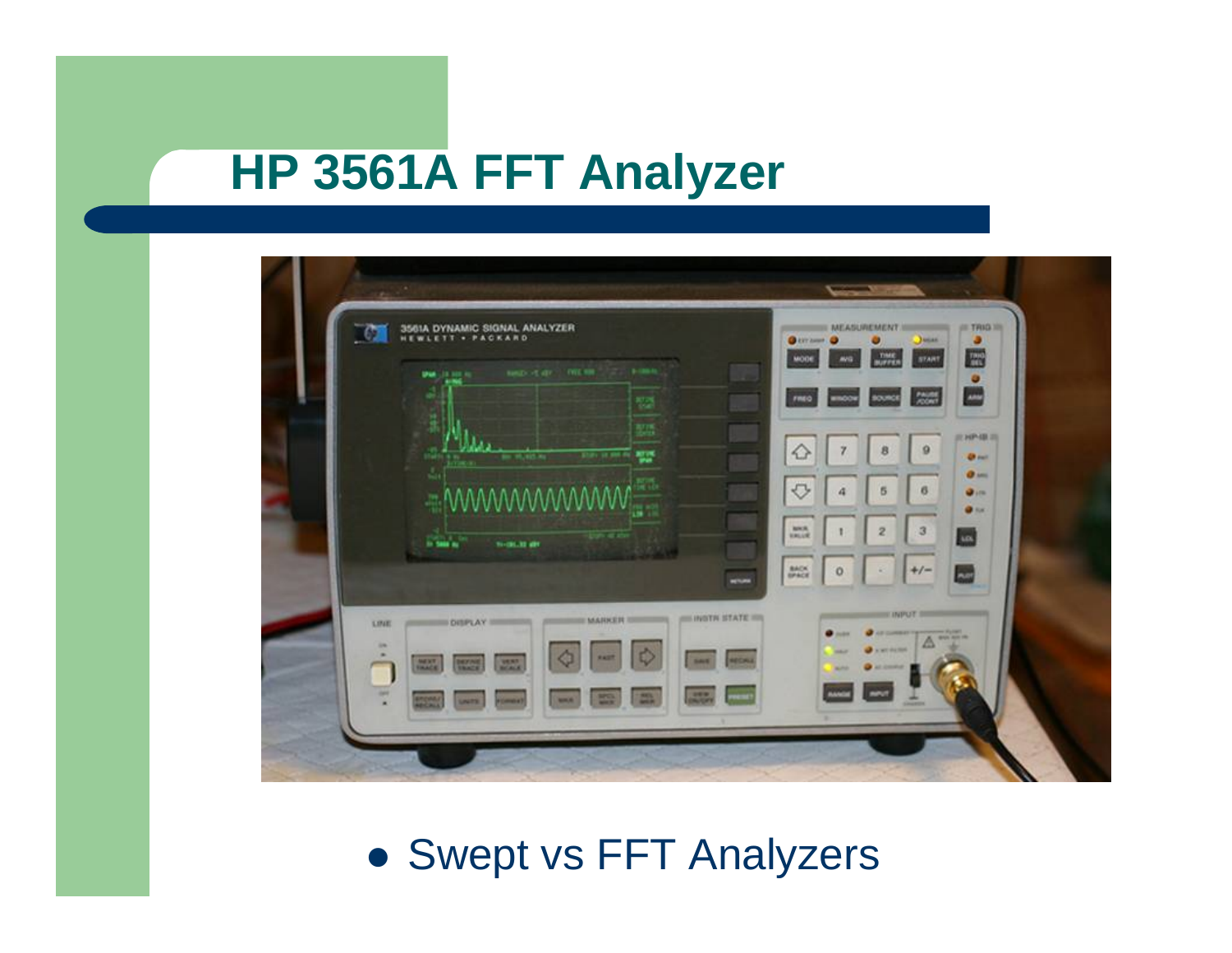



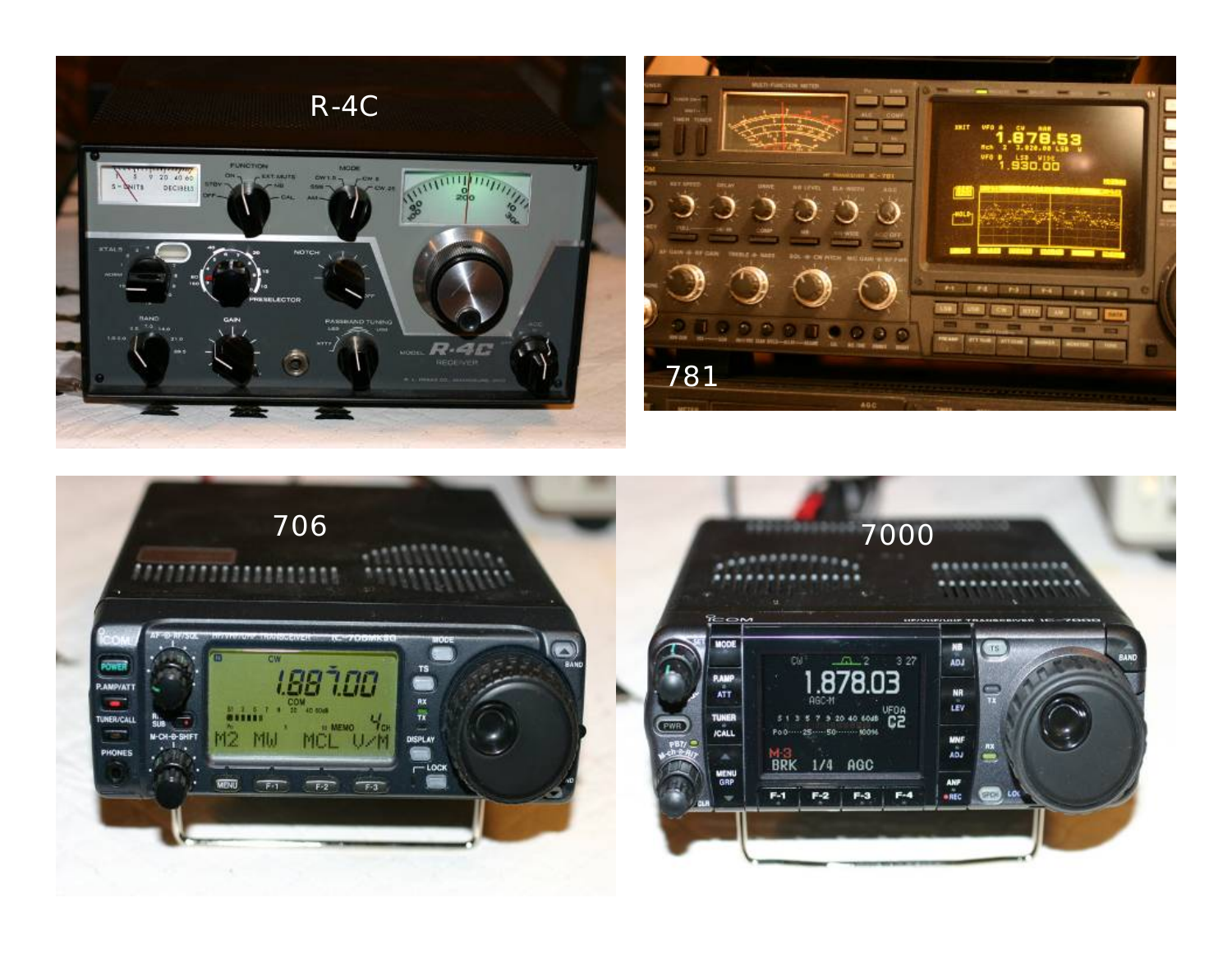#### R-4C781**QRN**



706

#### 7000

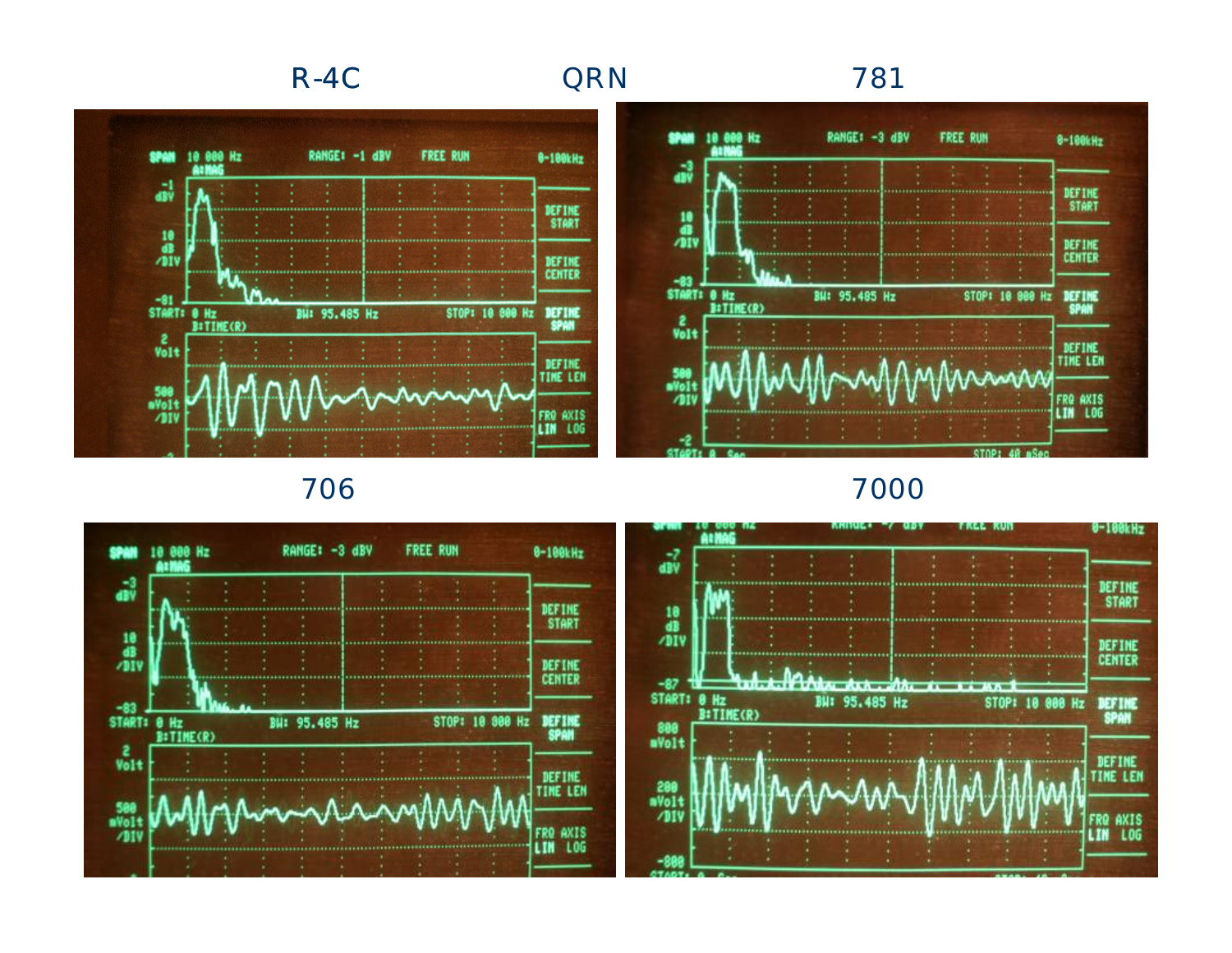#### R-4C

#### Single Tone 781



706



7000



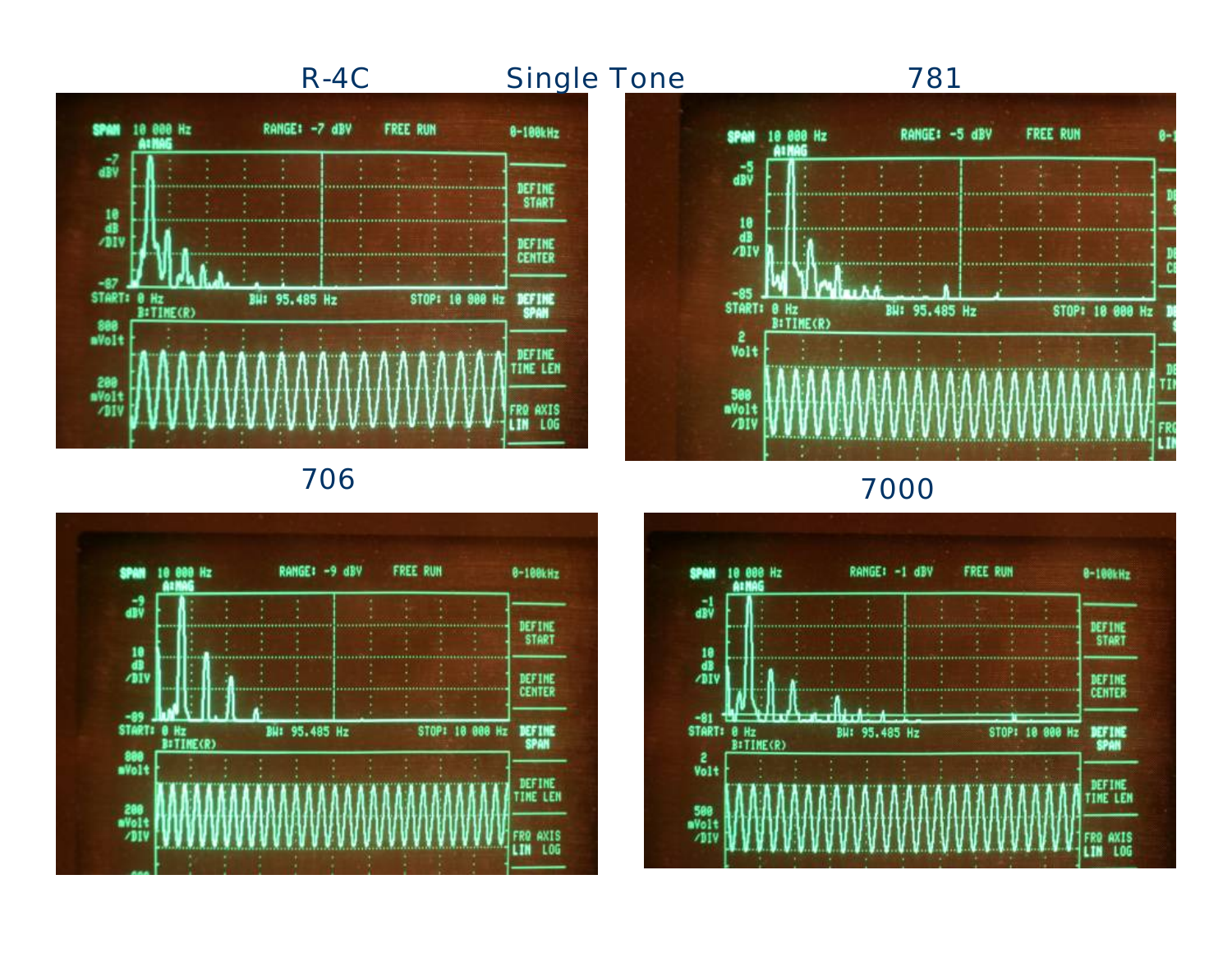**How to Approximate Broadband Noise**

#### $\bullet$  Used 3 tone test to approximate broadband QRN.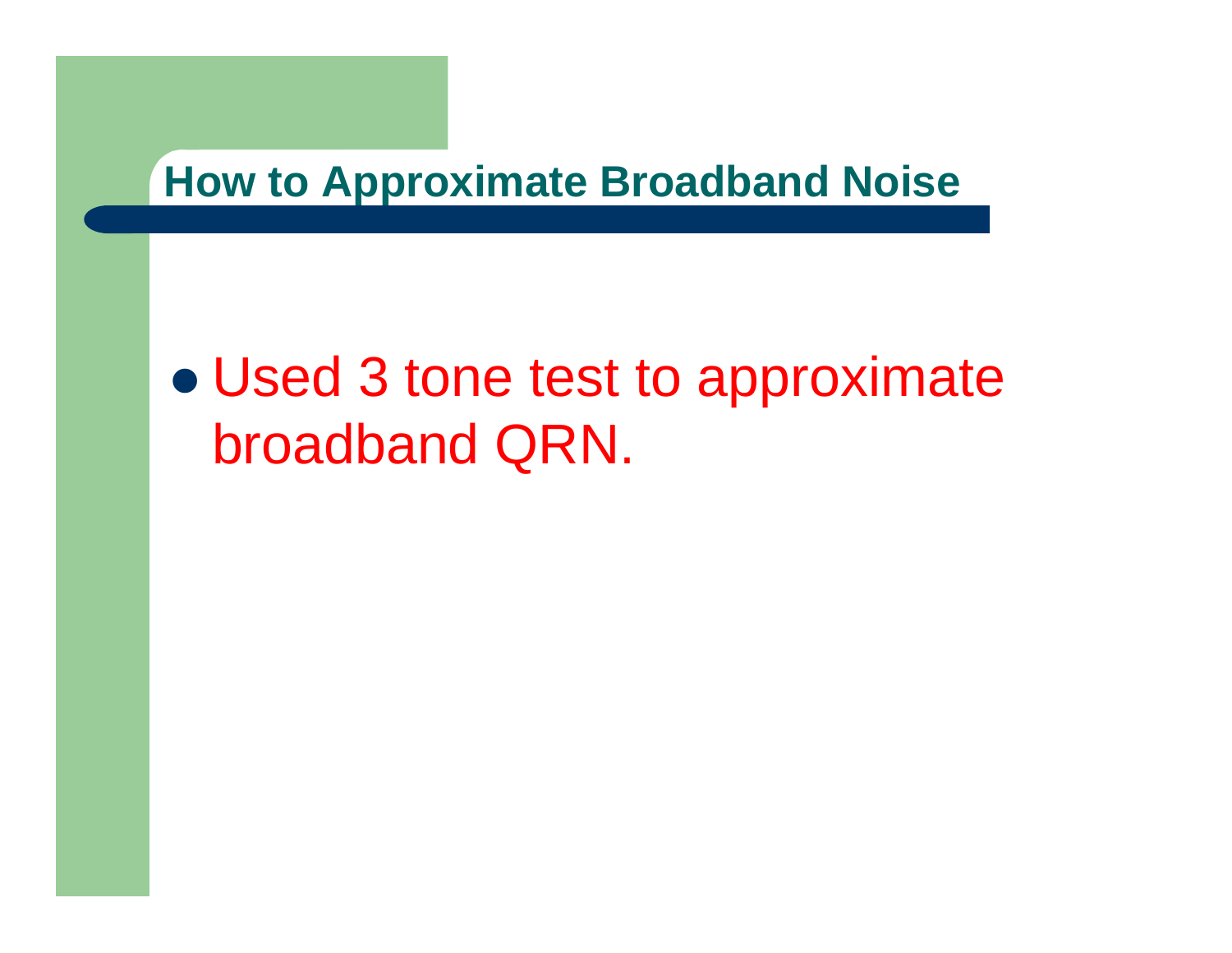

#### 3 Tone

#### 781





7000



706

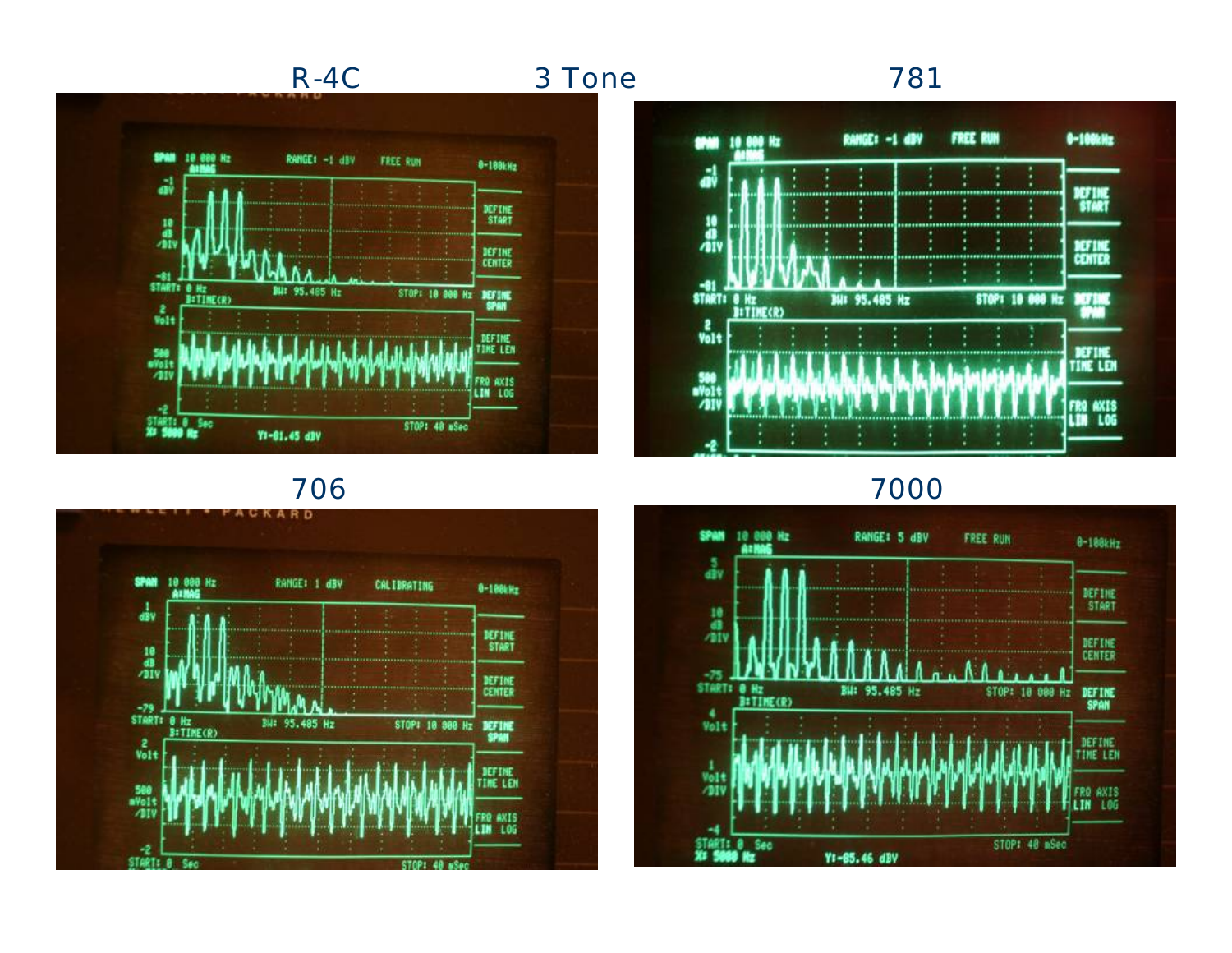## **Where does that leave us?**

- New IF DSP designs seriously exaggerate transient noise on weak signals.
- Some DSP radios make QRN much worse.
- Same problem on unblankable line noise.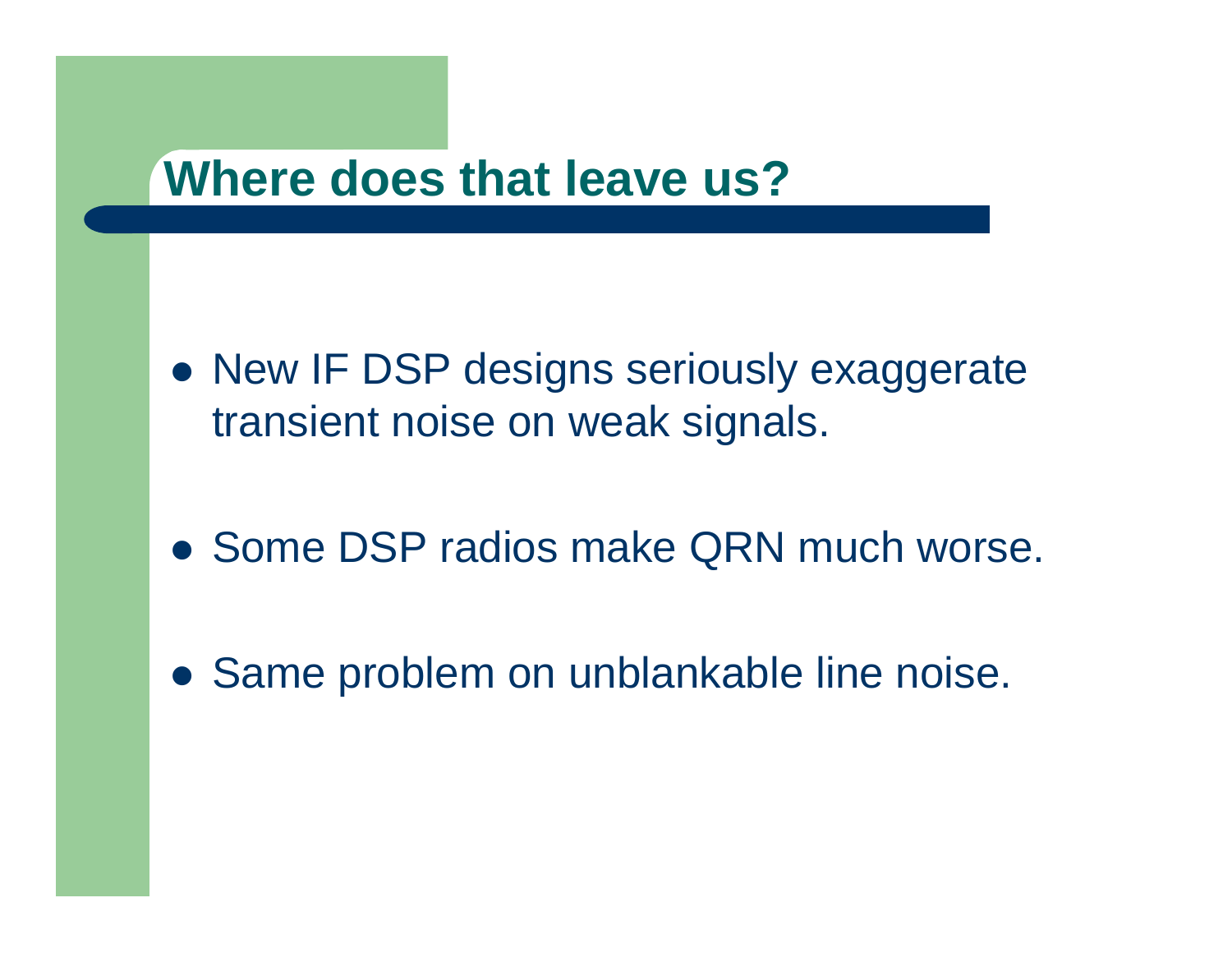## **Are R&D Departments comparing old designs to new designs?**

- Some hams are noticing what I am describing, but many are not.
- Maybe some hams may have sold all their older radios and cannot compare.
- The bands are not always as noisy as the latest digital receivers make them appear.
- An individual radio can make noise worse.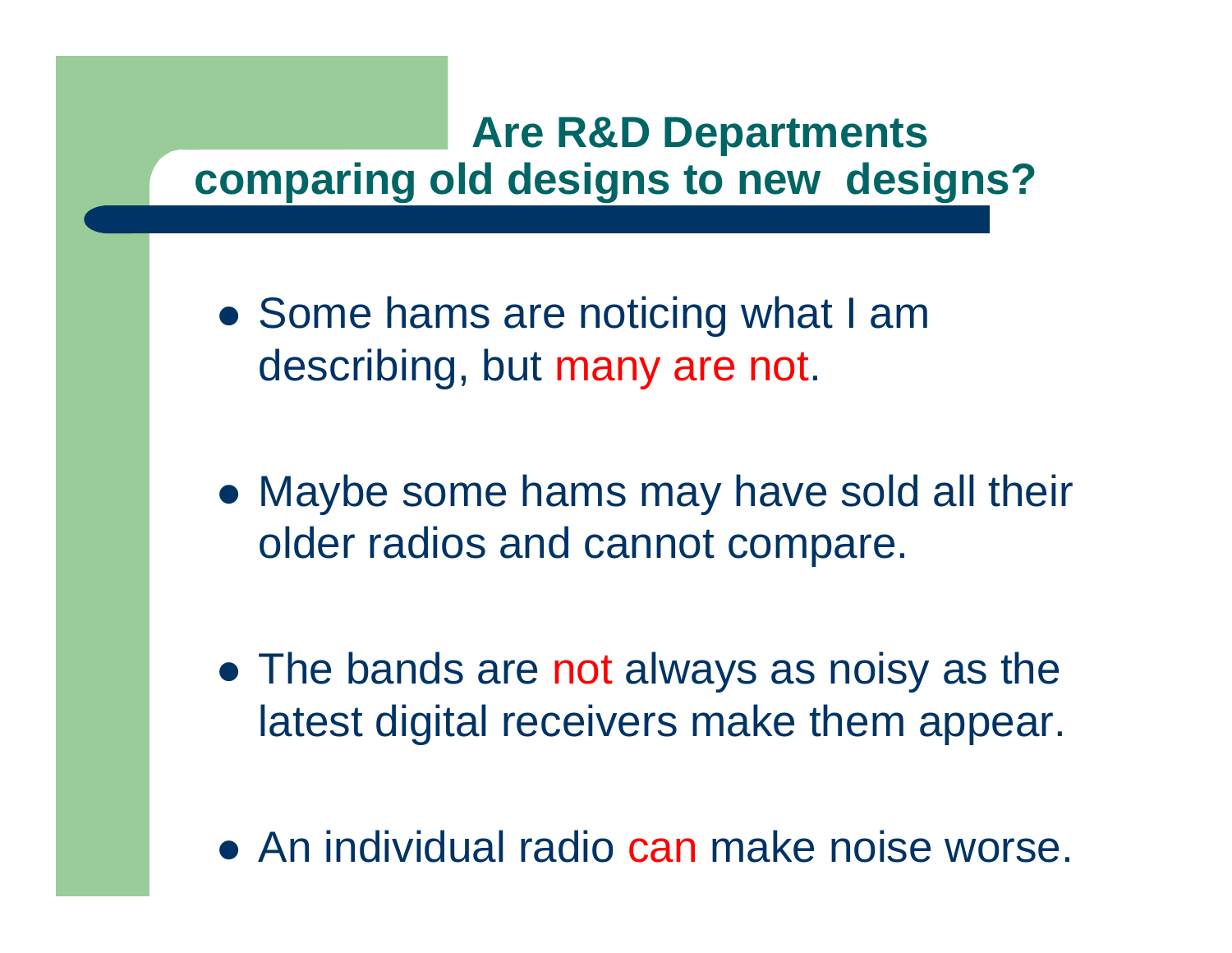## **Are you ready to sell your Drake?**

## Maybe NOT!